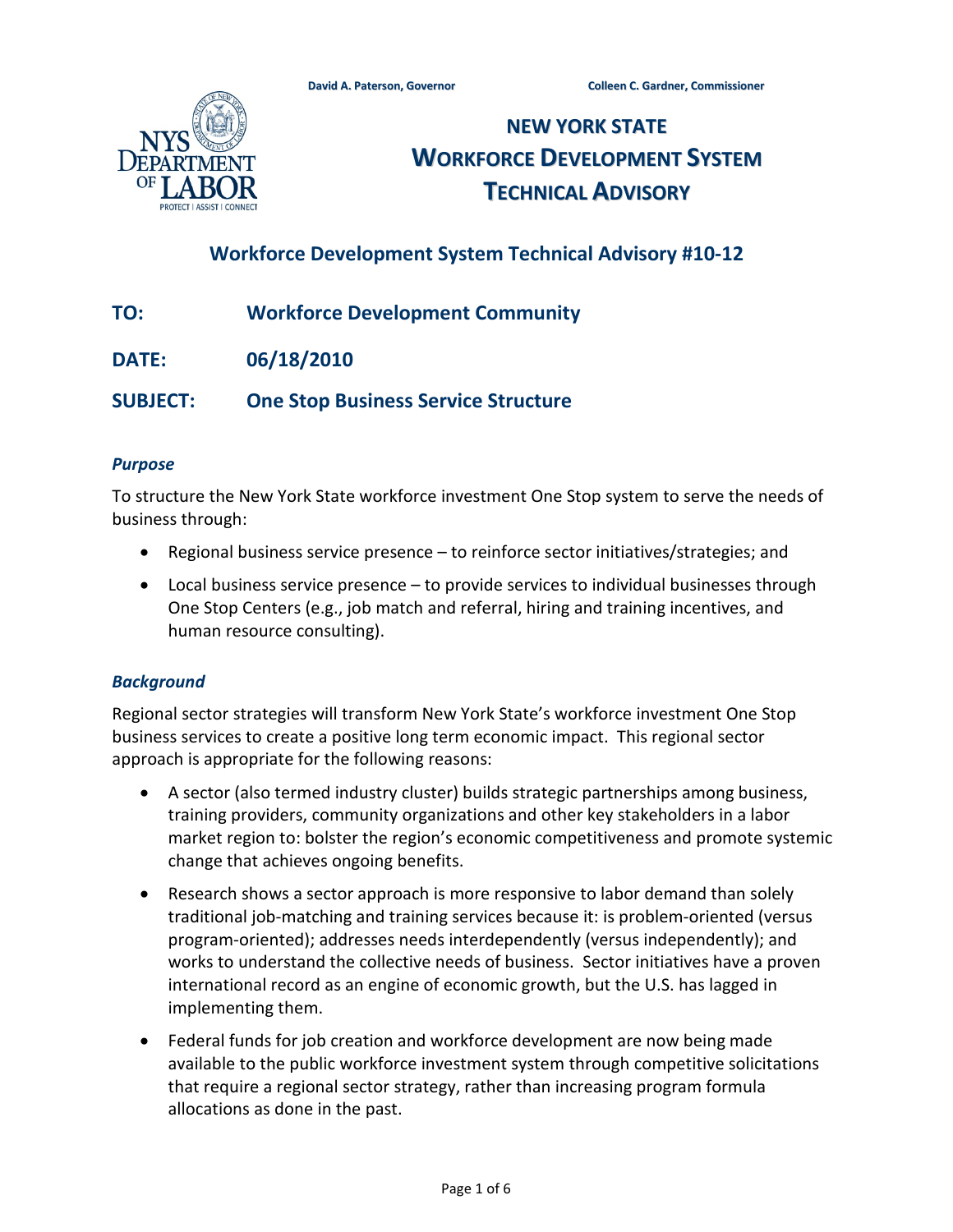The Obama Administration's proposed Fiscal Year 2011 budget would support regional sectors through multiple federal agencies including the following:

- Economic Development Administration (EDA) \$75 million Regional Innovation Clusters program for regional planning and matching grants focused on leveraging regions' competitive strengths to boost job creation and economic growth.
- Small Business Administration \$11 million to support EDA's sector effort to coordinate its resources for business counseling, training, and mentor-protégé partnerships to promote small business participation in regional clusters.
- Department of Labor Up to an estimated \$108 million for a Workforce Innovation Fund to align the workforce development system with regional growth by facilitating collaboration with business to assure that worker training leads to good jobs.

There is also proposed legislation known as The Sectors Act of 2009 (under the Workforce Investment Act), which promotes sector partnerships in order to encourage industry growth and competitiveness.

## *New York's Regional Sectors Framework*

New York State has undertaken positive steps to align New York State's One Stop business services with a regional sector-based approach. These steps have helped coordinate programs across State agencies, improved capacity to align programs with federal regional initiatives and have included the following activities:

- Participated in the National Governor's Association Policy Academy to develop state sector strategies, and created a New York State Team comprised of senior level intergovernmental staff and regional industry representatives who can influence policy.
- Conducted in-depth analysis of labor market information, and identified three highwage, high-value industries for New York State sector strategies: Green and Renewable Resources, Healthcare, and Advanced Manufacturing.
- Established ten labor market regions for the Empire State Development Corporation (ESDC), the New York State Department of Labor (NYSDOL) and the New York State Education Department to collaborate on sector initiatives. *Attachment A* provides a mapping of the State's ten labor market regions.
- NYSDOL established a regional business services staffing presence for each of the ten labor market regions within the State. This consists of an Associate Business Service Representative and an Occupational Analyst.

NYSDOL's regional business service staff collaborate with Local Workforce Investment Boards (LWIBs) and One Stop Center staff to develop sector strategies and to deliver services to businesses.

• NYSDOL awarded approximately \$8.25 million (since 2007) in competitive grants to implement regional sector strategies across nine regions of the State. LWIBs play an instrumental role in advancing the work of these regional sector partnerships.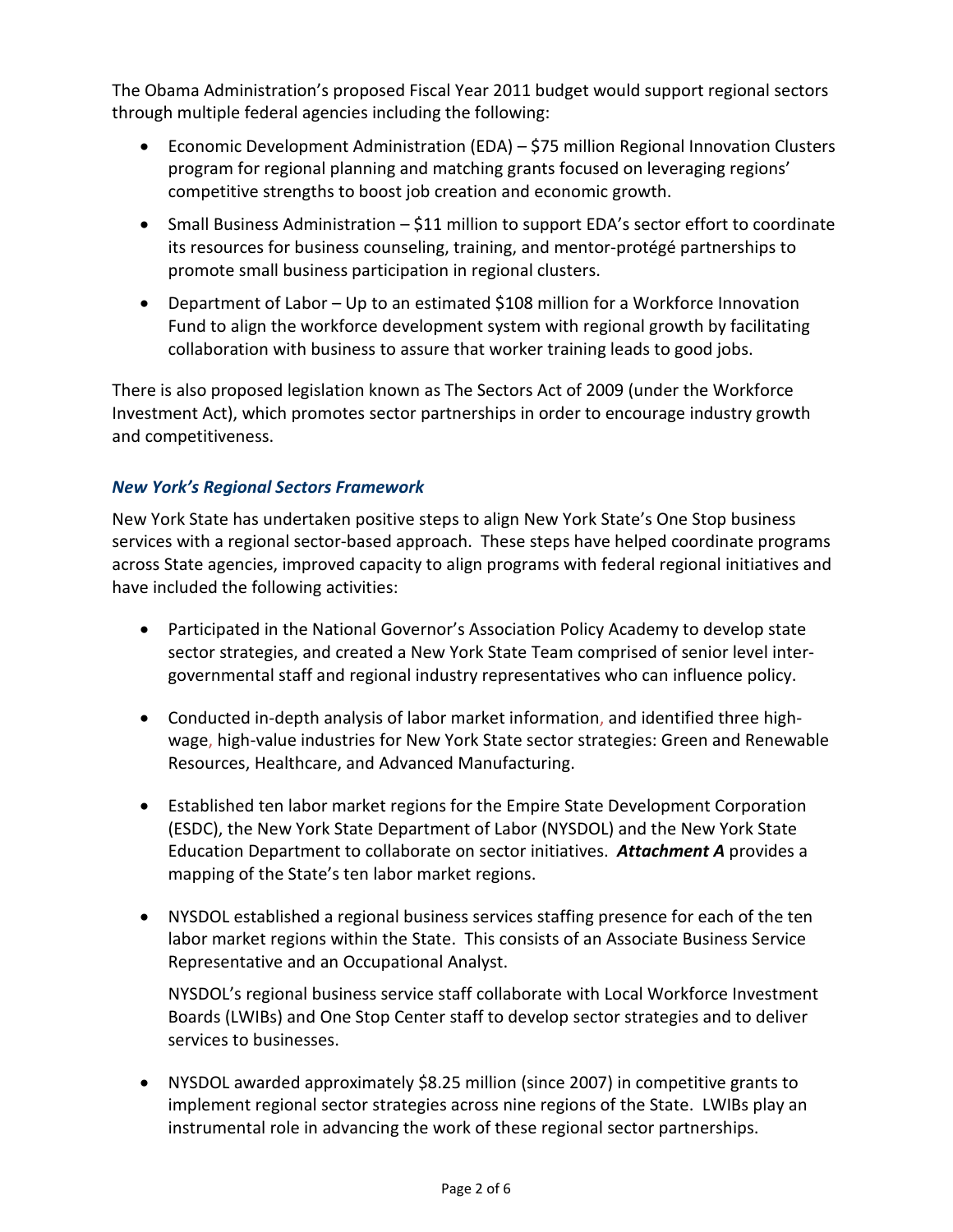• NYSDOL has worked with the Governor's Small Business Task Force to integrate regional economic development and workforce training activities.

## *Action*

Effective immediately, Local Workforce Investment Areas (LWIAs) are to coordinate LWIB, NYSDOL and One Stop Center staff responsible for providing services to business across the following two functions:

- A Regional One Stop Business Services Team to align One Stop services to sector initiatives/strategies in the region; and
- Local One Stop business service staff to provide services to individual businesses based on specific needs of the business.

#### **Regional One Stop Business Services Team**

A Regional One Stop Business Services Team will be created through collaboration between LWIBs and NYSDOL for each of the ten labor market regions in New York State.

## *Purpose/Responsibilities*

The Regional One Stop Business Services Team will support alignment of local One Stop business services to sector initiatives/strategies in the region. The Team will share and/or coordinate workforce intelligence including:

- Initiatives/strategies for stable/emerging and retracting sectors in the region.
- Relationships relevant to advancing workforce strategies in the region's sectors, including but not limited to: State, region, county and local economic development entities; business associations and partnerships (e.g., Manufacturing Extension Partnerships); labor organizations; chambers of commerce; and businesses investing in economic development and/or workforce development.
- Talent pipelines and career pathway opportunities.
- Marketing to promote services, and hiring and training incentives to business customers including: human resource consulting, On-the-Job Training (OJT), Work Opportunity Tax Credit (WOTC), Hiring Incentives to Restore Employment Act (HIRE), customized training, incumbent worker training, as well as layoff aversion and turn around solutions (e.g., Shared Work).
- Use of the One Stop Operating System (OSOS) as a shared database to chronicle business contact and service.

It is important to note that the Regional One Stop Business Services Team:

- Is not a policy-making body, but rather is intended to help align business services provided at the local level with regional sector initiatives/strategies and regional labor market information;
- Does not supersede existing partnerships and/or business relationships that are working effectively, but rather is intended to build upon them;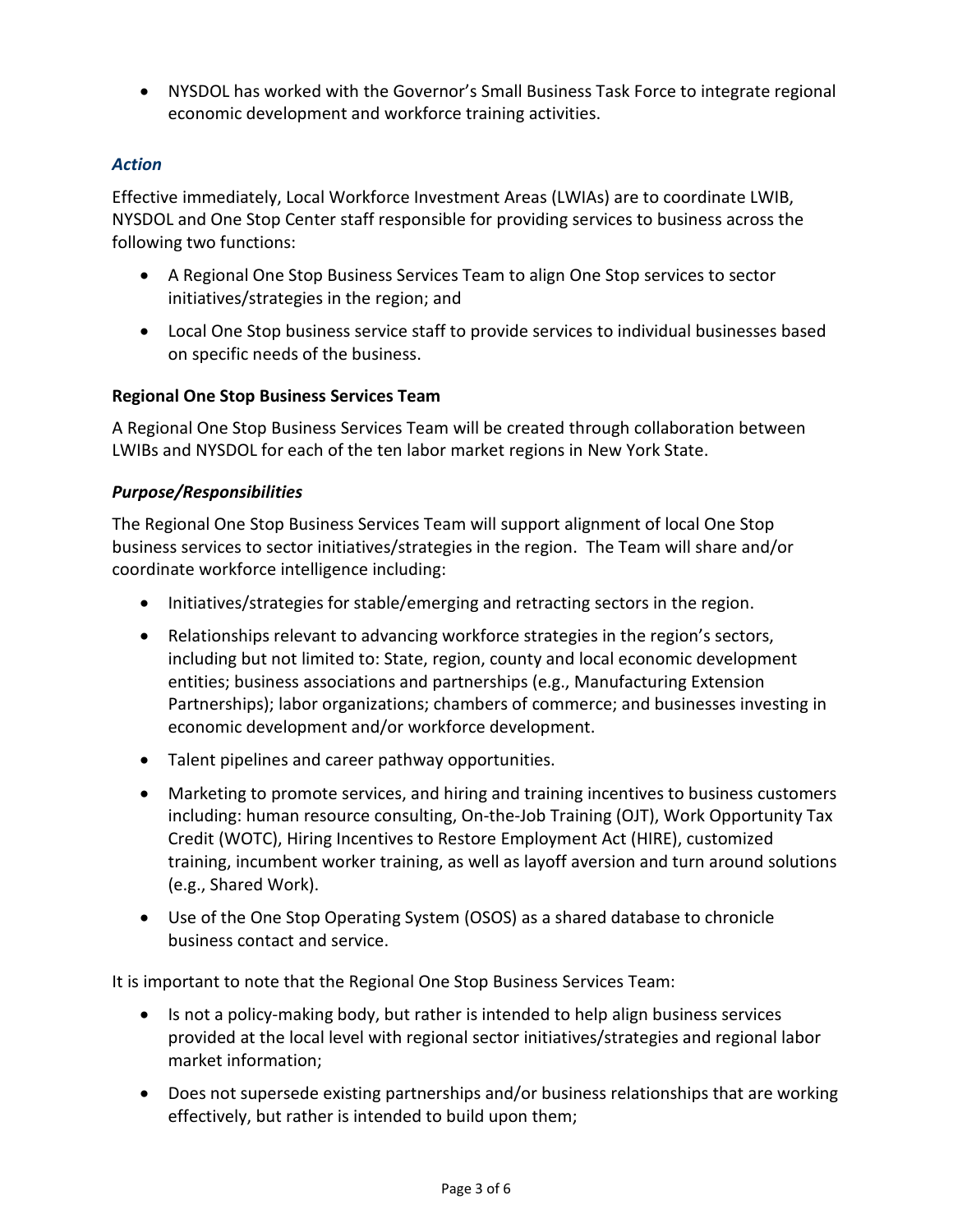- Does not preclude an LWIA from partnering with entities in other regions to address specific workforce needs (e.g., Transformational Sector Strategy Projects under Grant 13N); and
- Does not provide direct services to business in the region, but rather is intended to identify and disseminate information regarding services that will benefit businesses.

## *Membership*

The Regional One Stop Business Services Team membership will be as follows:

- In regions comprised of more than one LWIA, membership will include:
	- o The NYSDOL business services Associate Representative and the Occupational Analyst assigned to the region; and
	- o One representative from each LWIA in the region designated by the area's LWIB. The LWIA representative can be LWIB or One Stop Career Center staff, and must have specific responsibility for providing services to business in the LWIA.
- In regions comprised of a single LWIA (New York City), membership will include:
	- o To be determined Executive staff from NYSDOL and the New York City LWIA will meet to determine appropriate representation.

Other One Stop system partners are not formal members of the Team, but may participate on Team projects/tasks requiring their expertise and resources.

#### *Formation*

NYSDOL's business services Associate Representative will consult with LWIB directors in their region to obtain the name of each of LWIA representative on the Team.

#### *Coordination*

The work of the Team will be coordinated by:

- NYSDOL's business services Associate Representative; and
- A member of the Team designated by the LWIB directors in the region (i.e., the LWIB directors in the region will agree as to which LWIA representative will serve as the coordinator along with the NYSDOL business services Associate Representative). The LWIB designated coordinator may be rotated as desired by the LWIBs.

The coordinators, in consultation with Team members, are responsible for developing and implementing operating guidelines. At minimum the guidelines must address:

- The Team's purpose, goals and key functions;
- Convening of regular meetings, including structured agendas and meeting notes;
- Facilitating consensus based decision-making among Team members; and
- Communicating Team activities with LWIBs and One Stop Career Center managers.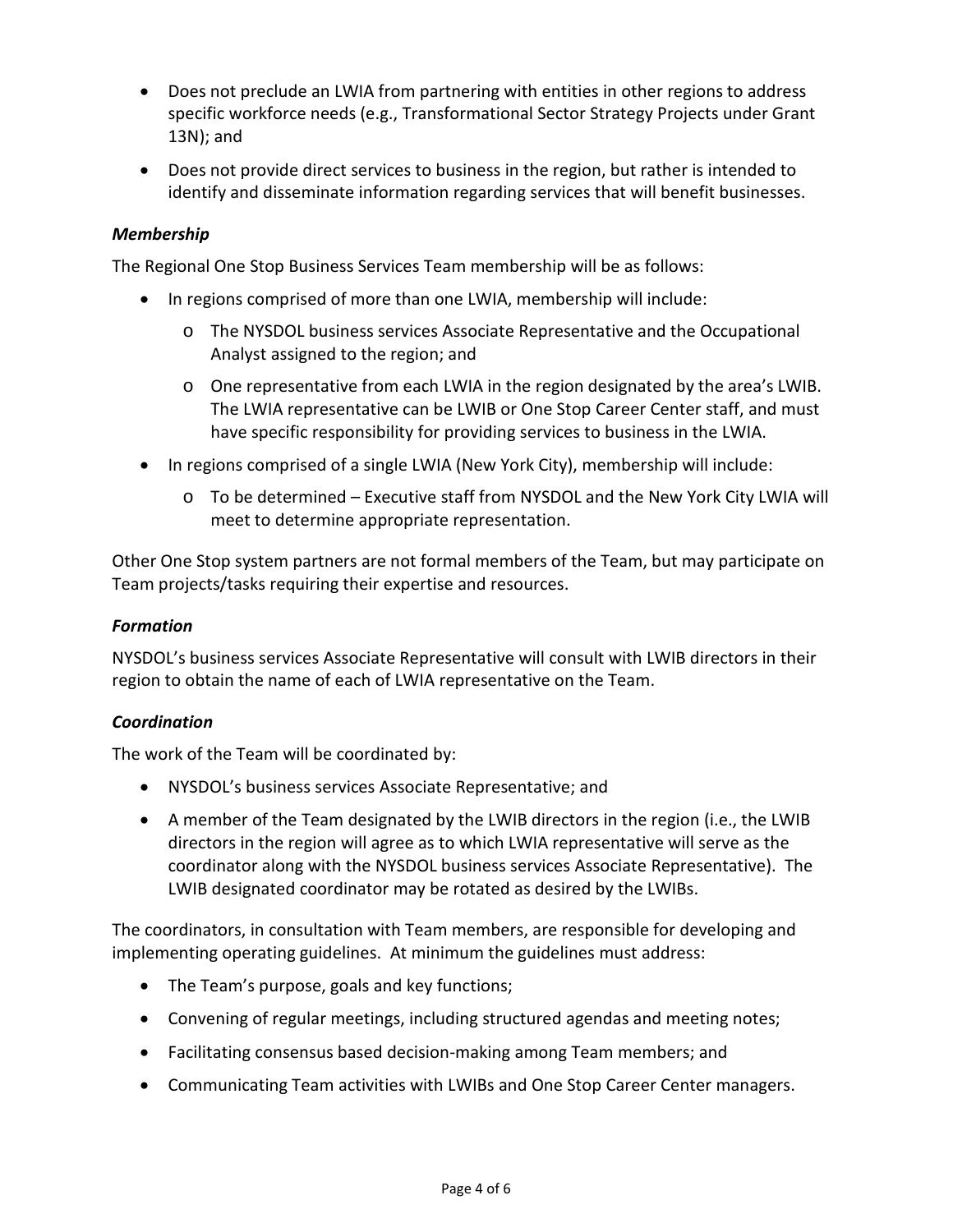Operating guidelines must be prepared by August 1, 2010. NYSDOL has scheduled regional forums for Team members during the week of June  $21<sup>st</sup>-25<sup>th</sup>$  to provide a framework for developing guidelines.

## *Regions with an Established Business Service Structure*

Regions with an established business service structure that adheres to the requirements of this Technical Advisory, may petition NYSDOL to utilize the existing structure for purposes of the Regional One Stop Business Services Team. The petition must demonstrate how the established structure adheres to this Advisory, and include:

- Operating guidelines;
- Name/affiliation of each member; and
- Names of the coordinators (the NYSDOL business services Associate Representative must be designated as one of the coordinators).

The Team coordinators must submit the petition via email to Dan Cullen at [Daniel.Cullen@Labor.NY.gov](mailto:Daniel.Cullen@Labor.NY.gov) by August 1, 2010.

## **Local One Stop Service Delivery to Individual Businesses**

Services are delivered at the local One Stop Center level in response to needs of individual businesses. Business needs will be identified in response to marketing and outreach activities or through regional sector initiatives. Services will primarily be delivered to businesses in stable/emerging sectors and retracting sectors.

## *Stable/Emerging Sectors*

- Connect business customers with the regional talent pool of the One Stop Centers.
	- o Develop quality job orders to maximize recruitment potential from the talent pool.
	- o Maintain a talent pipeline that fulfills recruitment on job orders through quality skills matching.
	- o Arrange customized recruitment events.
- Promote and help business customers access local, State and federal programs and funding opportunities, such as:
	- o Hiring incentives (e.g., OJT, WOTC and HIRE); and
	- o Incumbent worker training.
- Advise and assist business customers on human resource matters.

## *Retracting Sectors*

- In collaboration with partners, provide assessment services to identify financial and operational problems facing the business. Provide layoff aversion services to help assess and turn around problems that may result in downsizing or closure.
- Leverage applicable services and funding opportunities (grants/tax credits) and assist businesses in completing necessary applications and making contact with the proper economic development partners or federal agencies.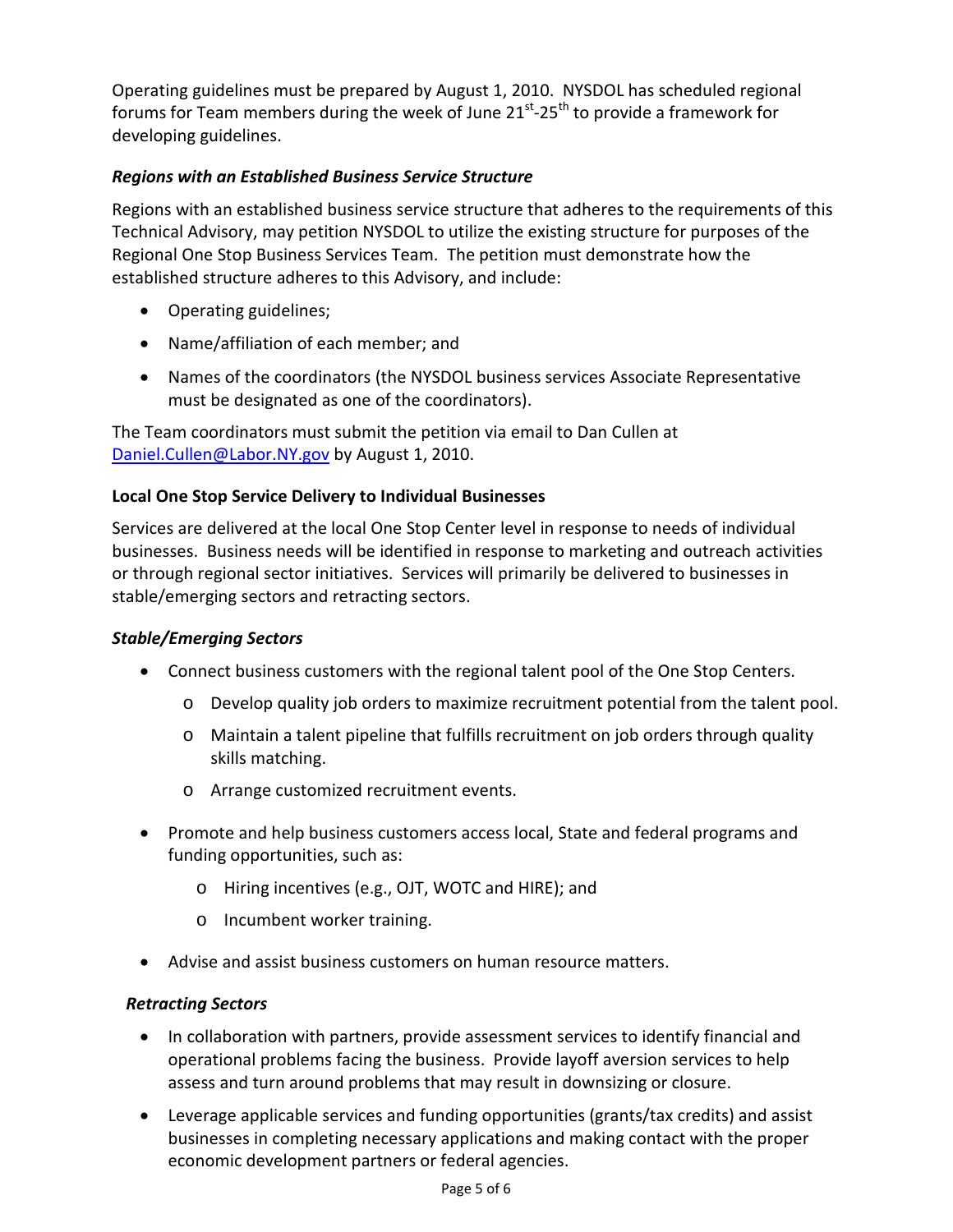• Provide expert advisement on: local, State and federal programs; training opportunities; and human resources.

## *Inquiries*

Questions regarding this Technical Advisory may be directed to Dan Cullen – [Daniel.Cullen@Labor.NY.gov](mailto:Daniel.Cullen@Labor.NY.gov)

#### *Attachments*

*Attachment A –* Map of New York [State ten labor market regions](#page-6-0)